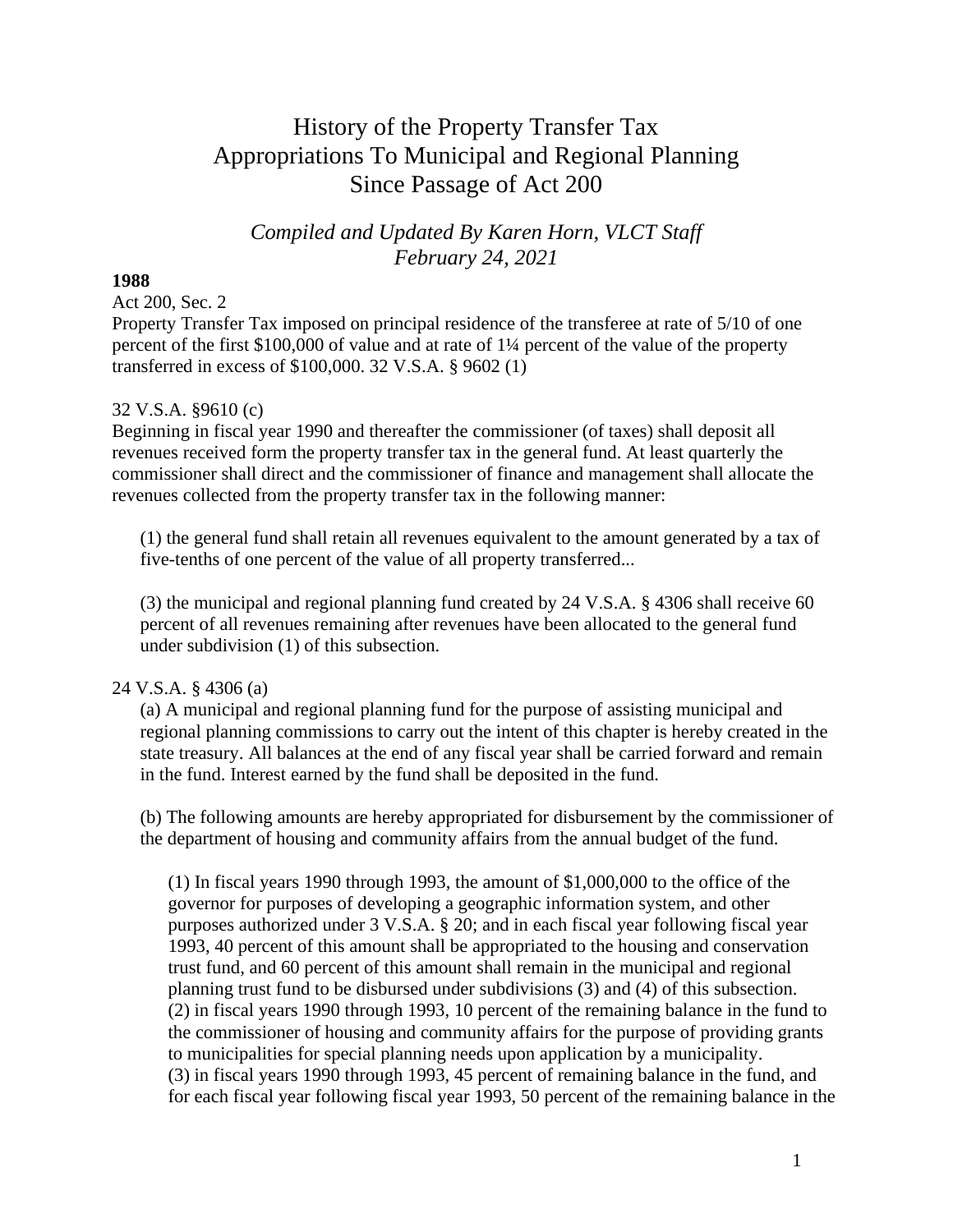fund, to the regional planning commissions according to a formula to be adopted by rule under chapter 25 of Title 3 by the department for the assistance of the regional planning commissions. The rules shall give due consideration to the region's progress in adopting a regional plan.

(4) in fiscal years 1990 through 1993, 45 percent of remaining balance in the fund, and for each fiscal year following fiscal year 1993, 50 percent of the remaining balance in the fund, to municipalities according to a formula to be adopted by rule under chapter 25 of Title 3 by the department for the assistance of municipal planning, provided that to receive funds a municipality shall be confirmed under section 4350 of this title. The commissioner, in developing the formula, shall take into account the following: population; indicators of growth, such as grand list, local development permit activity, and property transfer tax activity; level of development activity in nearby municipalities; community need indicators, such as per capita income and percentage of population considered lower income; and existing level of municipal and financial support for planning. The formula developed shall ensure a minimum equitable level of funding for each municipality. Funds allocated under this subdivision (4) shall be used for the purposes of:

(A) funding the regional planning commission in undertaking capacity studies;

(B) carrying out the provisions of subchapters 5 through 7 of 24 V.S.A. chapter 117; and (c) acquiring development rights, conservation easements, or title to those lands, areas and structures identified in either regional or municipal plans as requiring special consideration for provision of needed housing, acquifer protection, open space, farmland preservation or other conservation purposes.

Sec. 5 Fiscal Year 1989 Transitional Allocations

(a) For fiscal year 1989, revenues received form the property transfer tax are hereby appropriated as follows:

(1) \$2,540,000 to the housing and conservation trust fund created by section 312 of Title 10;

(2) \$4,160,000 to the municipal and regional planning fund created by section 4306 of Title 24, to be further allocated in fiscal year 1989 from the fund in the following amounts:

(A) \$20,000 to the department of agriculture for administration of the dairy industry income stabilization program established by Sec. 61 of this act;

(B) \$750,000 to the office of the governor for purposes of developing a geographic information system, and for other purposes authorized by section 20 of Title 3;

(C) \$400,000 to the use tax reimbursement fund established by section 3759 of Title 32 for the purposes of the 1988 farm tax reimbursement program established by Sec. 57 of this act;

(D) \$400,000 to the commissioner of housing and community affairs for the purpose of awarding grants to any municipality which the commissioner finds, upon application, has special planning needs;

(E) \$1,590,000 to the regional planning commissions to be allocated by the commissioner of housing and community affairs for the purpose of maintaining the current level of service of regional planning commissions; for the purpose of coordinating and preparing for implementation of this act; and for the purpose of funding special planning projects and studies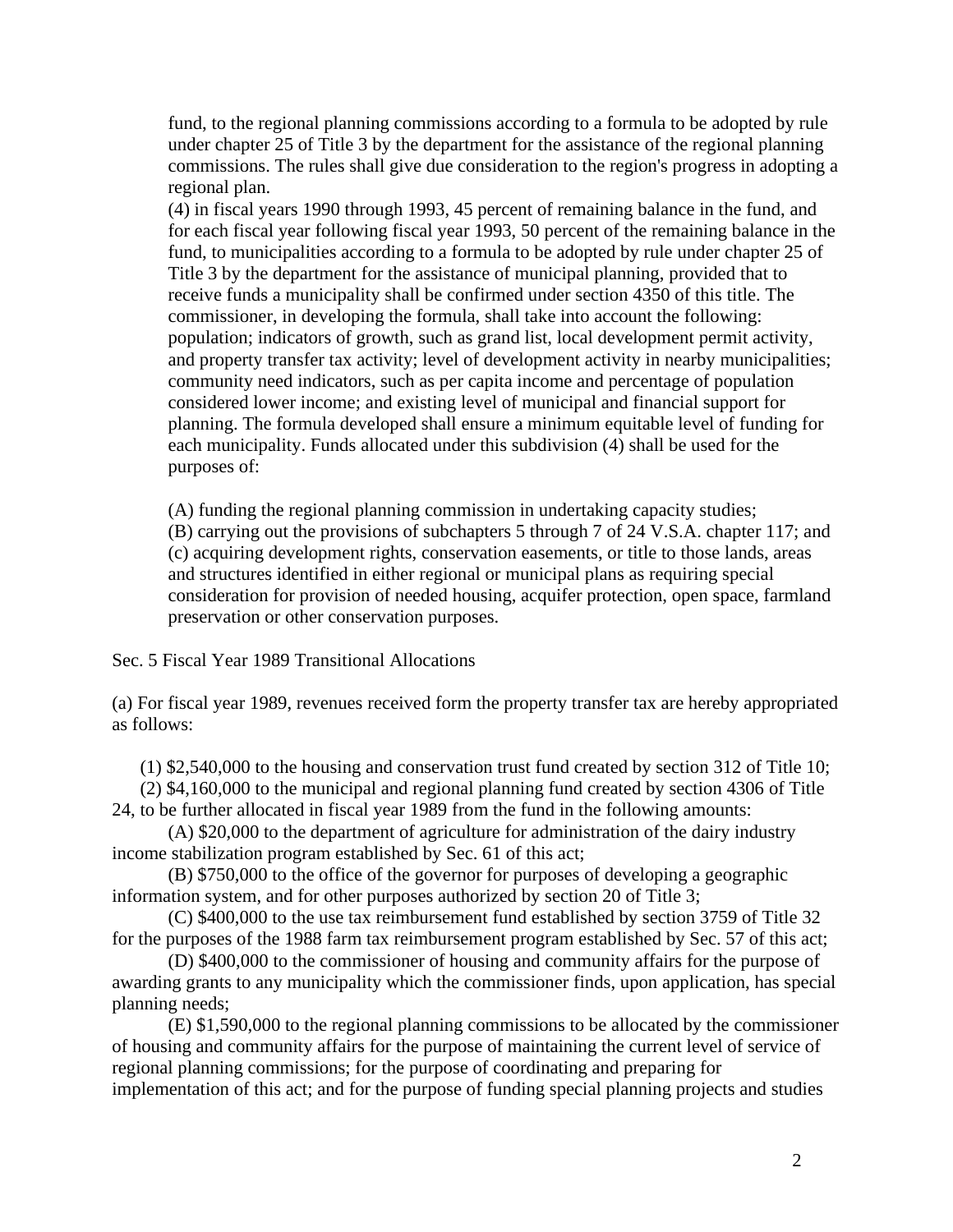upon application of the regional planning commissions.

(F) \$1,000,000 to municipalities for the purposes of planning as required by this act. This amount shall be allocated by the commissioner of housing and community affairs in fiscal year 1989 on a per capital basis to all municipalities, and without regard to the requirements of 4350 of Title 24.

#### **1989**

Act No. 73, Sec. 237. Municipal and regional commission grants Grants \$3,500,000 Source of funds Special funds \$3,500,000

Distribution of the municipal and regional commission grants included in the above appropriation shall be made in accordance with the provisions of 24 V.S.A. §§ 4306 and 4346(b).

#### **1990**

Act No. 210, Sec. 229 Grants \$3,300,000 Source of funds Special funds \$3,300,000

Notwithstanding 24 V.S.A. § 4306 (b) (2)-(4), for fiscal year 1991, the amount appropriated shall be divided so as to hold regional planning commissions and municipalities harmless from reductions in grants to the extent that any shortfall can be covered through reductions in special planning grants.

#### **1991**

Act No. 50, Sec. 225

The department shall amend the rules governing the distributions form the municipal and regional planning grant appropriation to insure that expenditures do not exceed the total revenues transferred under the provisions of Sec. 290 (b) (2) of this act into the municipal and regional planning fund.

From the municipal and regional planning fund, notwithstanding 24 V.S.A. § 4306 (b) (3) and (4), \$1,200,000 is appropriated for regional planning and \$500,000 is appropriated for municipal planning.

Notwithstanding 24 V.S.A. § 4306 (b) (2)-(4) and any rules adopted to implement the same, for fiscal year 1992, the municipal planning grants in this appropriation shall be disbursed among municipalities on a competitive basis providing the opportunity for any eligible municipality or municipalities to compete regardless of size.

#### Section 225a

Notwithstanding any other section of law, the commissioner of finance and management may anticipate receipts to the municipal and regional planning fund in fiscal year 1991 up to \$150,000.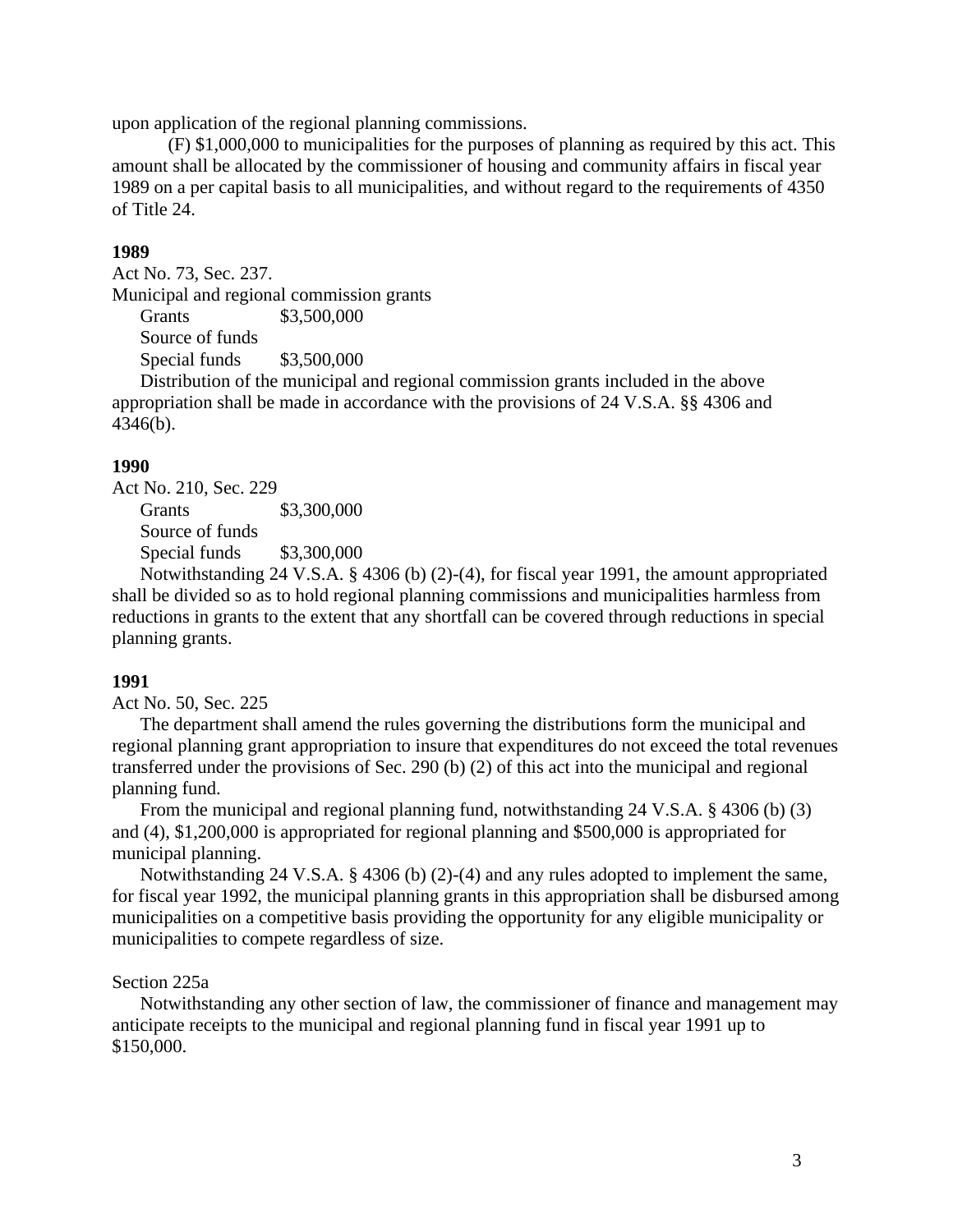**1992**

Act No. 245, Sec. 276 Transfers

(b) Notwithstanding 32 V.S.A. § 9610 (c)(2) and (3), for fiscal year 1993, the commissioner of taxes shall deposit all revenues received from the property transfer tax into the general fund. The commissioner of finance and management shall transfer in equal monthly installments from the property transfer tax revenues to the housing and conservation trust fund and the municipal and regional planning fund the following amounts:

(1) \$1,450,000 to the housing and conservation trust fund.

(2) \$2,020,000 to the municipal and regional planning fund.

Notwithstanding the appropriations set forth in 24 V.S.A. § 4306(b), the following is appropriated from the municipal and regional planning fund:

(A) \$1,080,000 for disbursement to regional planning commissions in a manner consistent with 24 V.S.A. § 4306(b)(3);

(B) \$500,000 for disbursement to municipalities on a competitive basis providing the opportunity for any eligible municipality or municipalities to compete regardless of size;

(C) \$120,000 to the department of taxes for administration of the use tax reimbursement program;

(D) \$260,000 to GIS.

(c) The transfers in subsection  $(b)(2)(A)$  of this section are authorized with the understanding that the Agency of Transportation will use federal transportation funds to contract with the regional planning commissions to perform various regional transportation planning activities on behalf of the agency. Portions of the work performed by regional planning commissions on behalf of the agency will directly or indirectly reduce cost of work formerly performed by the commissions with funding from the property transfer tax.

#### **1993**

Act No. 60, Sec. 281, Transfers

(b) Notwithstanding § 9610 (c) (2) and (3), for fiscal year 1994, the commissioner of taxes shall deposit all revenues received from the property transfer tax into the general fund. The commissioner of finance and management shall transfer in equal monthly installments from the property transfer tax revenues to the housing and conservation trust fund and the municipal and regional planning fund the following amounts:

(1) \$1,450,000 to the housing and conservation trust fund;

(2) \$1,863,300 to the municipal and regional planning fund.

Notwithstanding the appropriations set forth in 24 V.S.A. § 4306 (b), the following is appropriated from the municipal and regional planning fund:

(A) \$1,080,000.00 for disbursement to regional planning commissions in a manner consistent with 24 V.S.A. §4306 (b)(3);

(B) \$250,000 for disbursement to municipalities on a competitive basis providing the opportunity for any eligible municipality or municipalities to compete regardless of size;

(C) \$170,000 to the department of taxes for administration of the use tax reimbursement program;

(D) \$290,000 to GIS;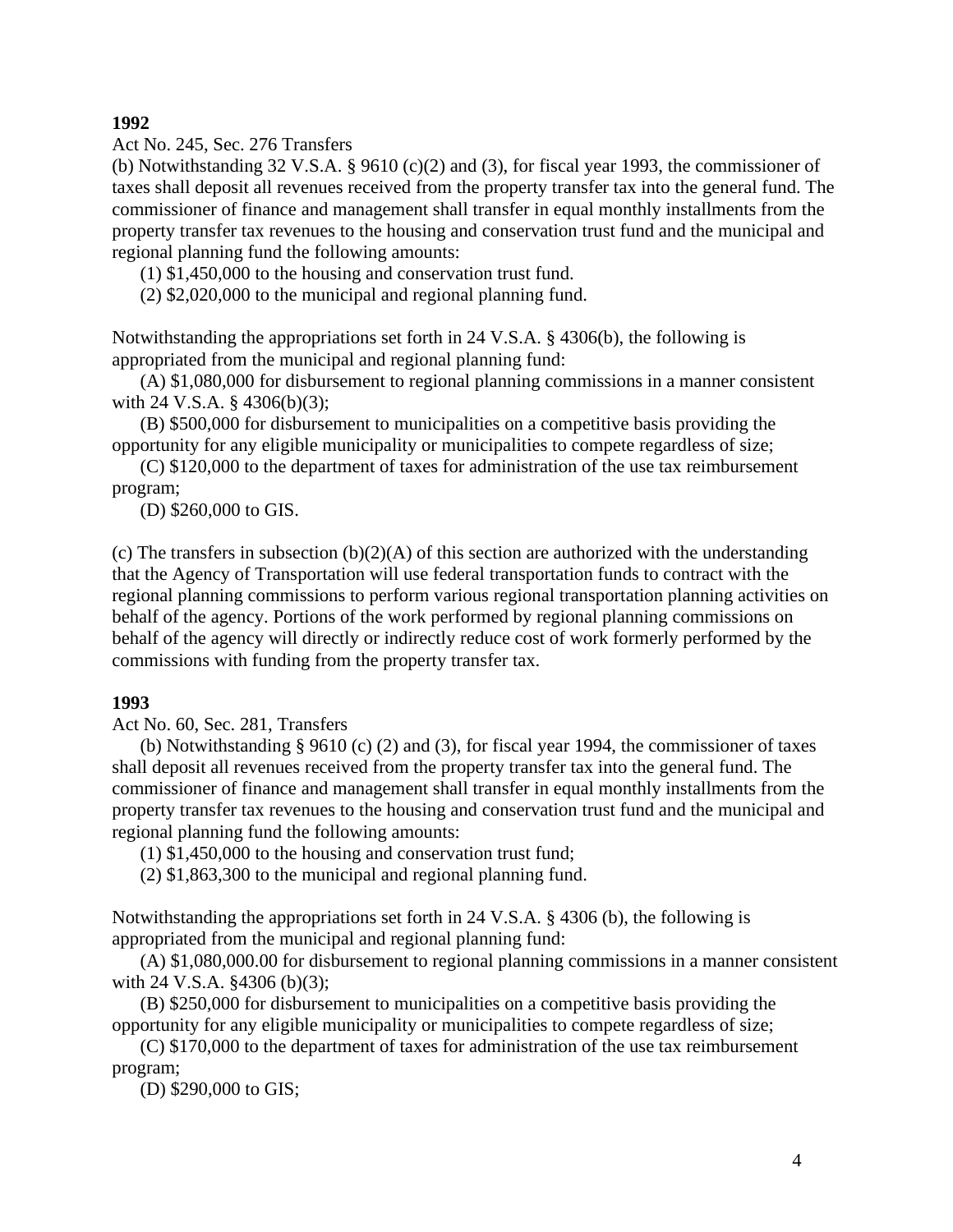(E) \$73,300 to the department of taxes for the administration of the CAPTAP program.

(c) The transfers in subdivision  $(b)(2)(A)$  of this section are authorized with the understanding that the Agency of Transportation will use federal transportation funds to contract with the regional planning commissions to perform various regional transportation planning activities on behalf of the agency. Portions of the work performed by regional planning commissions on behalf of the agency will directly or indirectly reduce cost of work formerly performed by the commissions with funding from the property transfer tax.

(d) Notwithstanding any other provisions of law, \$7,257,237 shall be transferred from the property transfer tax revenues to the property tax rebate trust fund as created in 32 V.S.A. § 5976.

## **1994**

Act NO. 210, Sec. 275 Transfers

(b) Notwithstanding 32 V.S.A. § 9610 (c) (2) and (3), for fiscal year 1995, the commissioner of taxes shall deposit all revenues received from the property transfer tax into the general fund. The commissioner of finance and management shall transfer in equal monthly installments from the property transfer tax revenues to the housing and conservation trust fund and the municipal and regional planning fund the following amounts:

(1) \$1,321,000 to the housing and conservation trust fund;

(2) \$1,490,400 to the municipal and regional planning fund.

Notwithstanding the appropriations set forth in 24 V.S.A. § 4306 (b), the following is appropriated from the municipal and regional planning fund:

(A) \$953,400 for disbursements to regional planning commissions in a manner consistent with 24 V.S.A. §4306 (b) (3);

(B) \$173,000 to the department of taxes for administration of the use tax reimbursement program;

(C) \$290,400 to GIS;

(D) \$74,000 to the department of taxes for the administration of the CAPTAP program.

(c) The transfers in subsection  $(b)(2)(A)$  of this section are authorized with the understanding that the Agency of Transportation will use federal transportation funds to contract with the regional planning commissions to perform various regional transportation planning activities on behalf of the agency. Portions of the work performed by regional planning commissions on behalf of the agency will directly or indirectly reduce costs of work formerly performed by the commissions with funding from the property transfer tax.

Sec. 275 (b). 32 V.S.A. §9610 (d) is added to read:

(d) All revenues received from the property transfer tax shall be deposited in the general fund. For fiscal year 1996 and thereafter, the governor shall recommend under section 306 of this title, amounts to be appropriated by the general assembly to the housing and conservation trust fund and the municipal and regional planning fund.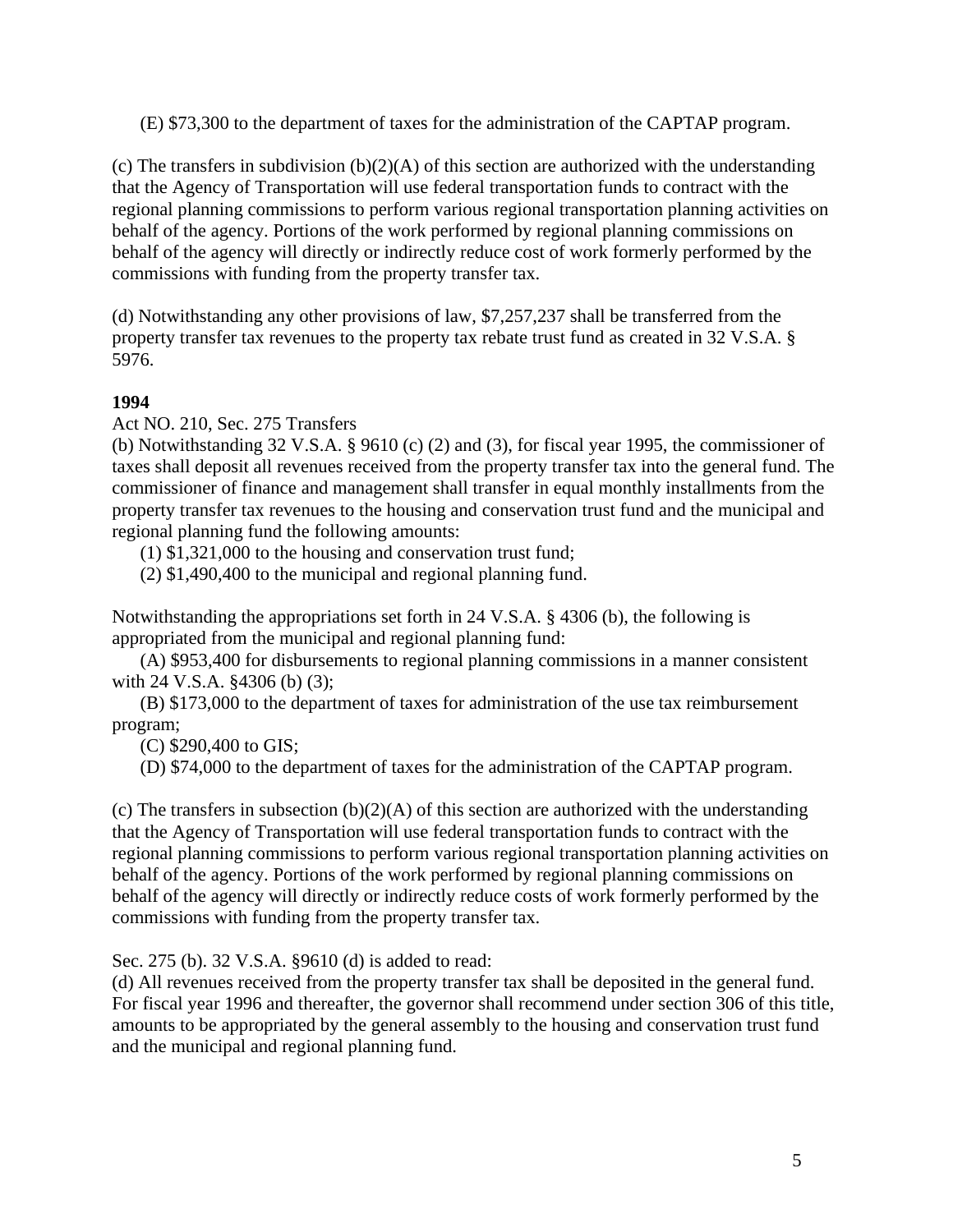**1995**

Act No. 63, Sec. 281 Transfers

(a) Of the property transfer tax revenues deposited into the general fund pursuant to 32 V.S.A. § 9610 (d), the commissioner of finance and management shall transfer in monthly installments from the property transfer tax revenues to the housing and conservation trust fund and the municipal and regional planning fund the following amounts:

(1) \$1,284,741 to the housing and conservation trust fund;

(2) \$1,522,264 to the municipal and regional planning fund.

Notwithstanding the appropriations set forth in 24 V.S.A. § 4306(b), the following is appropriated from the municipal and regional planning fund:

(A) \$1,000,000 for disbursement to regional planning commissions in a manner consistent with 24 V.S.A. § 4306(b)(3);

(B) \$168,253 to the department of taxes for administration of the use tax reimbursement program;

(C) \$282,042 to GIS;

(D) \$71,969 to the department of taxes for the administration of the CAPTAP program.

(b) The transfers in subsection  $(b)(2)(A)$  of this section are authorized with the understanding that the Agency of Transportation will use federal transportation funds to contract with the regional planning commissions to perform various regional transportation planning activities on behalf of the agency. Portions of the work performed by regional planning commissions on behalf of the agency will directly or indirectly reduce cost of work formerly performed by the commissions with funding from the property transfer tax.

(c) Beginning in fiscal year 1997 and thereafter, the commissioner shall deposit all revenues received from the property transfer tax in the general fund. At least quarterly during each fiscal year, the commissioner shall direct and the commissioner of finance and management shall transfer from the general fund, based on the revenues collected from the property transfer tax, in the following manner:

(1) Prior to July 1, 1996 and prior to July 1 of every year thereafter, the commissioner shall determine the percentage of property transfer tax revenue to be retained in the general fund during the following fiscal year. This percentage shall be determined from property transfer tax data recorded in the property transfer tax data base maintained by the commissioner for the 12-month period ending May 31 of the year in which the calculation is made and shall be equal to the percentage which five-tenths of one percent of the value of all property recorded in the property transfer tax data base during that period bears to the total amount of property transfer tax generated based on the value of property recorded in the property transfer tax data base during that period.

(2) The amount remaining after the percentage of revenue to be retained in the general fund has been determined in accordance with subdivision (1) of this subsection shall be transferred as follows:

(A) the Vermont housing and conservation trust fund created by 10 V.S.A. § 312 shall receive 40 percent of the remaining amount;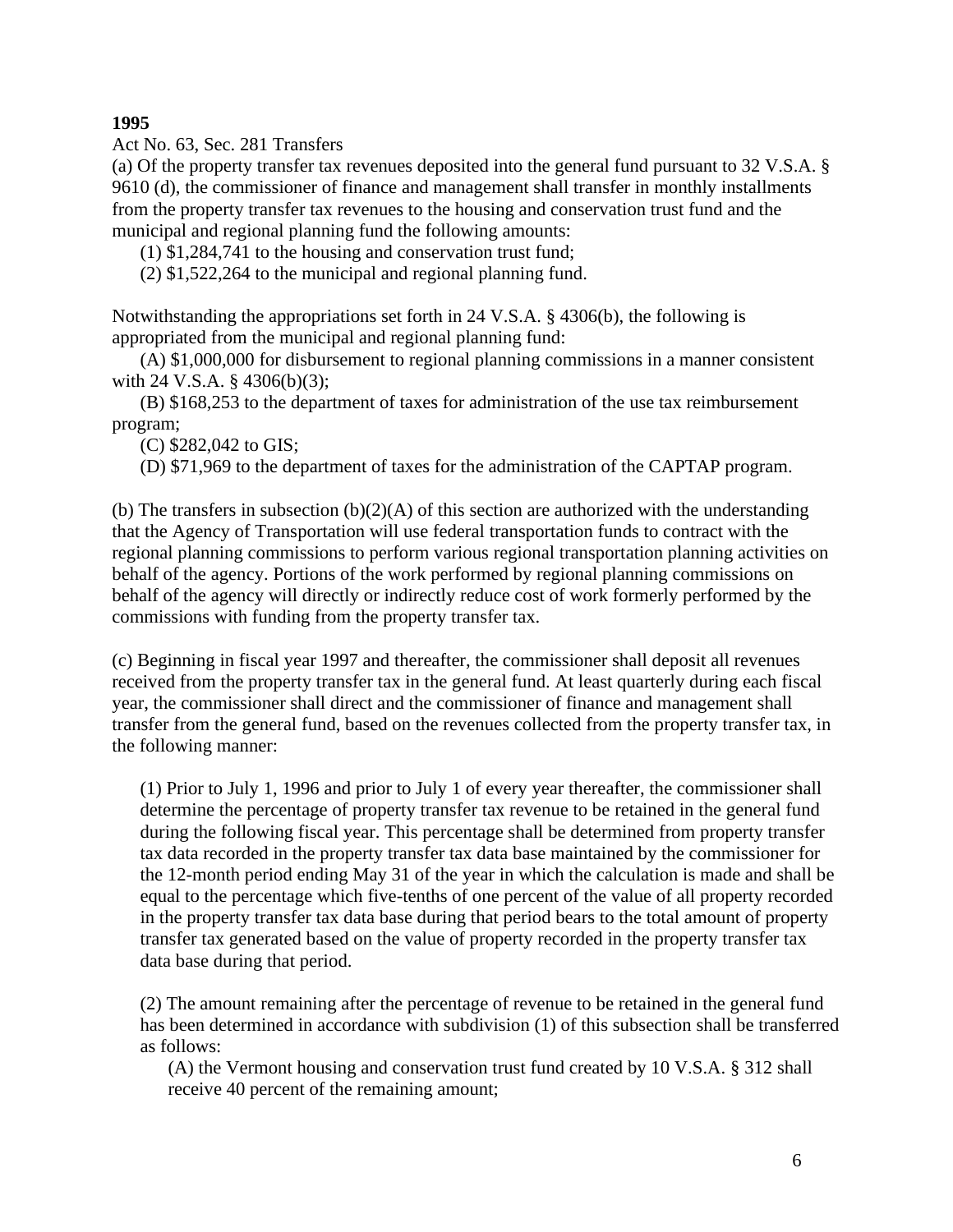(B) the municipal and regional planning fund created by 24 V.S.A. § 4306 shall receive 60 percent of the remaining amount.

(d) 32 V.S.A. § 9610 (d) is repealed, effective June 30, 1996.

## **1996**

Act No. 178, Sec. 275, Transfers

Notwithstanding Sec. 281(c) of No. 63 of the Acts of 1995, for fiscal year 1997 the commissioner of taxes shall deposit all revenues received from the property transfer tax into the general fund. The commissioner of finance and management shall transfer in monthly installments from the property transfer tax revenues to the housing and conservation trust fund and the municipal and regional planning fund the following amounts:

(1) \$1,034,741 to the housing and conservation trust fund;

(2) \$1,416,041 to the municipal and regional planning fund.

Notwithstanding the appropriations set forth in 24 V.S.A. § 4306(b); the following is appropriated from the municipal and regional planning fund:

(A) \$970,000 for disbursement to regional planning commissions in a manner consistent with 24 V.S.A. § 4306 (b) (3);

(B) \$172,460 to the department of taxes for administration of the use tax reimbursement program;

(C) \$273,581 to GIS.

## **1997**

Act No. 61, Sec. 260 Transfers

Notwithstanding Sec. 281(c) of No. 63 of the Acts of 1995, for fiscal year 1998 the commissioner of taxes shall deposit all revenues received from the property transfer tax into the general fund. The commissioner of finance and management shall transfer in monthly installments from the property transfer tax revenues to the housing and conservation trust fund and the municipal and regional planning fund the following amounts:

(1) \$5,184,741.00 to the housing and conservation trust fund;

(2) \$1,828,442.00 to the municipal and regional planning fund.

Notwithstanding the appropriations set forth in 24 V.S.A. § 4306(b), the following is appropriated from the municipal and regional planning fund:

(A) \$1,144,250 for disbursement to regional planning commissions in a manner consistent with 24 V.S.A. § 4306(b)(3);

(B) \$200,000 for disbursement to municipalities on a competitive basis providing the opportunity for any eligible municipality or municipalities to compete regardless of size;

(C) \$176,771 to the department of taxes for administration of the use tax reimbursement program;

(D) \$307,421 to GIS.

### **1998**

Act No. 147 Sec. 266 Transfers Notwithstanding Sec. 281(c) of No. 63 of the Acts of 1995, for fiscal year 1999 the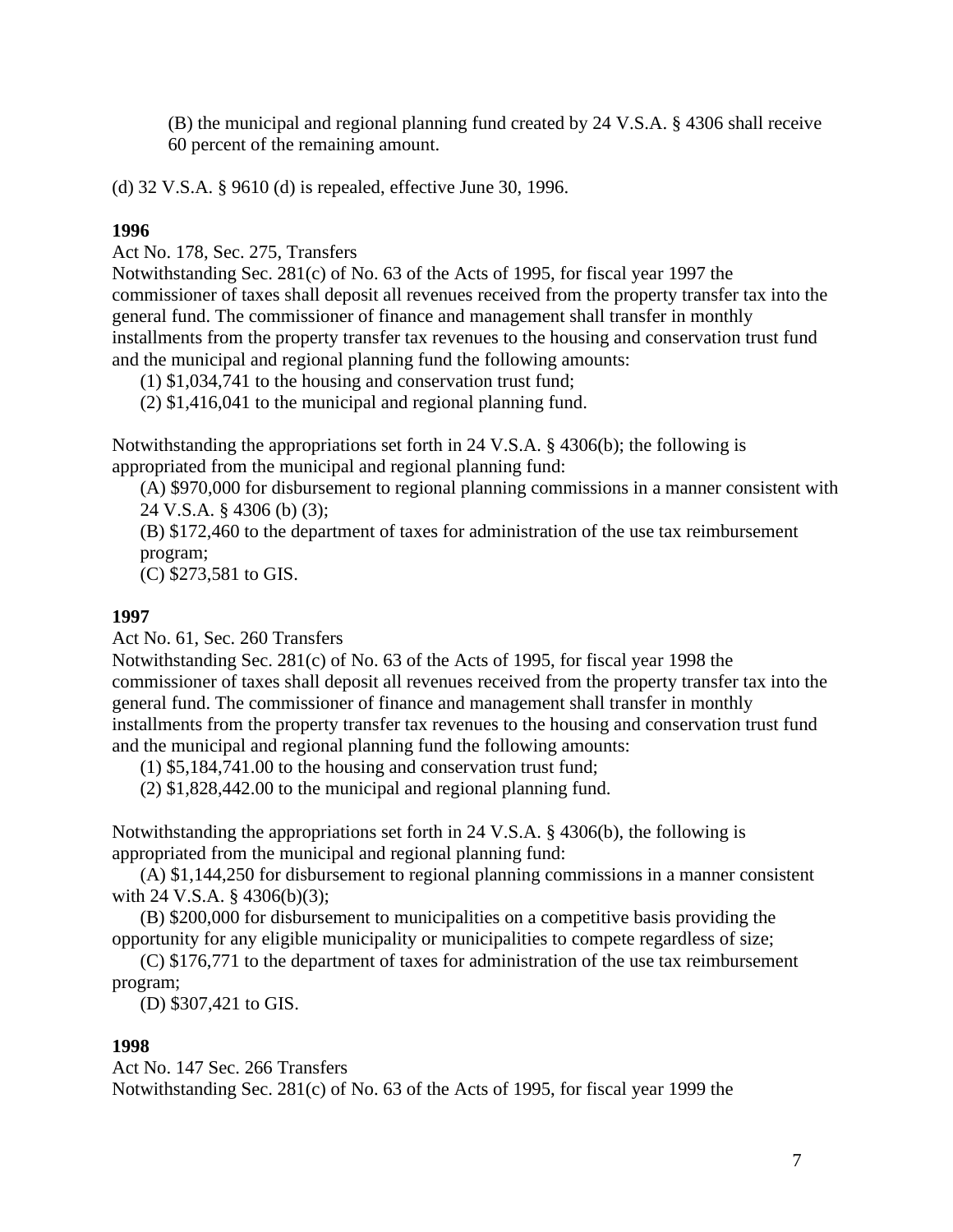commissioner of taxes shall deposit all revenues received from the property transfer tax into the general fund. The commissioner of finance and management shall transfer in monthly installments from the property transfer tax revenues to the housing and conservation trust fund and the municipal and regional planning fund the following amounts:

(1) \$8,284,741 to the housing and conservation trust fund;

(2) \$1,962,048 to the municipal and regional planning fund.

Notwithstanding the appropriations set forth in 24 V.S.A. § 4306(b), the following is appropriated from the municipal and regional planning fund:

(A) \$1,172,856 for disbursement to regional planning commissions in a manner consistent with 24 V.S.A. § 4306(b)(3);

(B) \$305,000 for disbursement to municipalities on a competitive basis providing the opportunity for any eligible municipality or municipalities to compete regardless of size; (C) \$176,771 to the department of taxes for the administration of the use tax reimbursement program;

(D) \$307,421 to GIS.

#### **1999**

Act No. 62 Sec.262. Appropriations; Housing and Conservation Trust Fund and Municipal and Regional Planning Fund

This act contains the following amounts appropriated from the housing and conservation trust fund and the municipal and regional planning fund. Expenditures from these appropriations shall not exceed available revenues.

(a) The sum of \$9,536,000 is appropriated from the housing and conservation trust fund to the housing and conservation trust board;

(b) The sum of \$3,441,721 is appropriated from the municipal and regional planning fund as follows:

(1) 1,500,000 for disbursement to regional planning commissions in a manner consistent with 24 V.S.A. §4306(b);

(2) \$375,000 for disbursement to regional planning commission for a natural resource database (GIS);

(3) \$600,000 for disbursement to municipalities in a manner consistent with 24 V.S.A. § 4306(b);

(4) \$200,000 for disbursement to regional planning commissions for intensive local and regional education;

(5) \$240,000 for disbursement to regional planning commissions for commercial/industrial sites.

(6) \$181,721 to the department of taxes for administration of the use tax reimbursement program;

(7) \$345,000 to GIS.

Sec. 263. 24 V.S.A. § 4306 (b)(4) as amended in Sec. 97b of Act No. 1 of 1999, is further amended to read:

Disbursement to municipalities shall be through a competitive program administered by the department providing the opportunity for any eligible municipality or municipalities to compete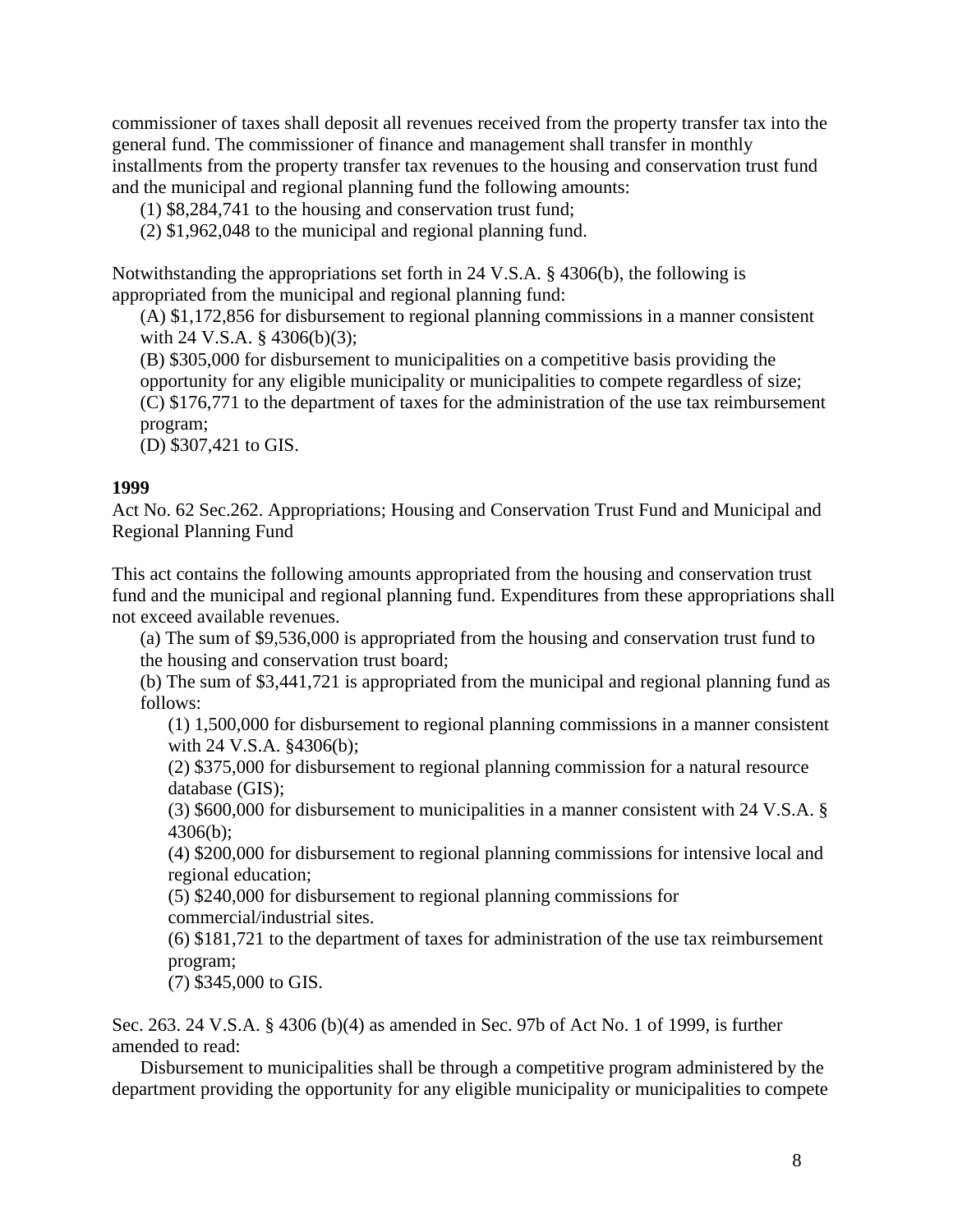regardless of size, provided that to receive funds a municipality shall be confirmed under section 4350 of this title. Funds allocated to municipalities shall be used for the purposes of:

(A) funding of regional planning commissions in undertaking capacity studies;

(B) carrying out the provisions of subchapters 5 through 7 of 24 V.S.A., chapter 117;

(C) acquiring development rights, conservation easements, or title to those lands, areas and structures identified in either regional or municipal plans as requiring special consideration for provision of needed housing, aquifer protection, open space, farmland preservation or other conservation purposes.

+ 5 other one time appropriations found at Sec. 236b of Act No. 62.

### **2000**

Act No. 152 Sec. 271c. Appropriations; Housing and Conservation Trust Fund and Municipal and Regional Planning Fund.

(a) This act contains appropriations to the housing and conservation trust fund and to the municipal and regional planning fund and the special fund for property valuation and review administration costs which are based on estimated receipts these funds will receive as statutory allocations of the property transfer tax in fiscal year 2001. It also contains appropriations from these funds based on these receipt assumptions. Expenditures from these appropriations shall not exceed available revenues. The administration shall use its excess receipts authority to enable any excess receipts to be made available for expenditure by the entities listed below:

(1) The sum of \$227,000 for the tax department from the tax department special fund for property valuation and review administration costs created in 32 V.S.A. § 9610 (c). (2) The sum of \$11,236,500 from the housing and conservation trust fund to the housing and conservation trust board consistent with estimates of revenues received in accordance with 10 V.S.A. § 312.

(3) The sum of \$3,820,410 from the municipal and regional planning fund consistent with estimates of revenues received and distributed in accordance with 24 V.S.A. § 4306 (a) as follows:

(A) \$2,674,287 for disbursement to regional planning commissions;

(B) \$764,082 disbursement to municipalities;

(C) \$382,041 to the geographic information system.

*Language at 24 V.S.A. §4306(a) was deleted that required disbursements to regional commissions and municipalities via a formula in the first instance and competitive program in the case of municipalities.*

## **2001**

Act No. 63 Sec. 273 Appropriations; Property Transfer Tax

(a) This act contains the following amounts appropriated from special funds that receive revenue from the property transfer tax. Expenditures from these appropriations shall not exceed available revenues:

(1) The sum of \$224,000 is appropriated from the property valuation and review administration special fund to the department of taxes for administration of the use tax reimbursement program;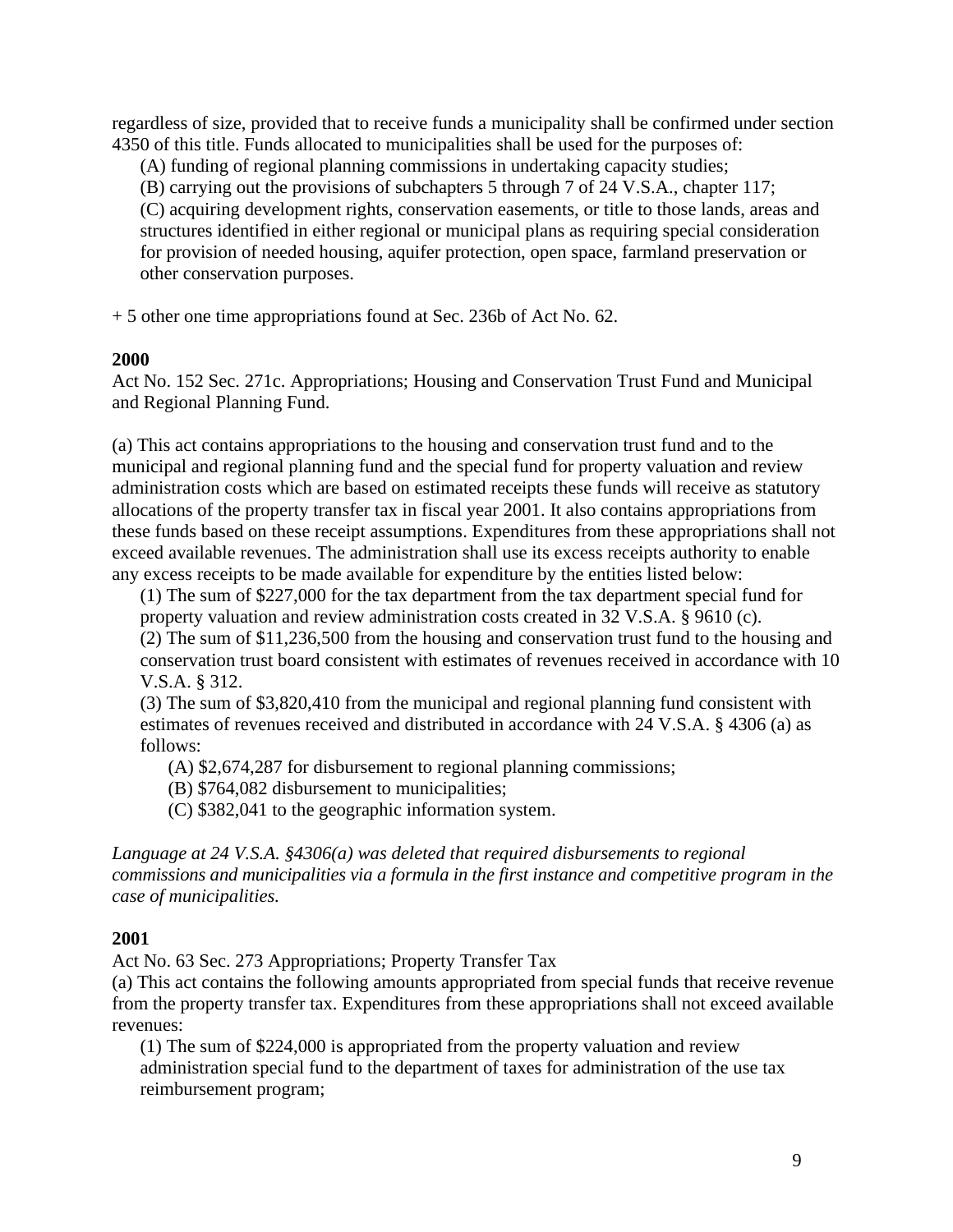(2) The sum of \$11,088,000 is appropriated from the housing and conservation trust fund to the housing and conservation trust board;

(3) The sum of \$3,769,920 is appropriated from the municipal and regional planning fund as follows:

(A) \$2,638,944 for disbursement to regional planning commissions in a manner consistent with 24 V.S.A. § 4306(b);

(B) \$753,984 disbursement to municipalities in a manner consistent with 24 V.S.A. § 4306(b);

(C) \$376,992 to GIS.

## **2002**

Act No. 142, Sec. 303 Appropriations; Property Transfer Tax

(a) This act contains the following amounts appropriated from special funds that receive revenue from the property transfer tax. Expenditures from these appropriations shall not exceed available revenues:

(1) The sum of \$224,000 is appropriated from the property valuation and review administration special fund to the department of taxes for administration of the use tax reimbursement program;

(2) The sum of \$11,088,000 is appropriated from the housing and conservation trust fund to the housing and conservation trust board;

(3) The sum of \$3,769,920 is appropriated from the municipal and regional planning fund as follows:

(A) \$2,638,944 for disbursement to regional planning commissions in a manner consistent with 24 V.S.A.  $\S$  4306(b);

(B) \$753,984 for disbursement to municipalities in a manner consistent with 24 V.S.A. § 4306(b);

(C) \$376,992 to the geographic information system.

(b) Notwithstanding 32 V.S.A. §9610(c), 24 V.S.A. § 4306(a) and 10 V.S.A. §312, the first \$1,144,610.00 of property transfer tax returns collected in fiscal year 2003 shall be deposited in the general fund.

## **2003**

Act No. 66, Sec. 282 Appropriations; Property Transfer Tax

(a) This act contains the following amounts appropriated from special funds that receive revenue from the property transfer tax. Expenditures from these appropriations shall not exceed available revenues:

(1) The sum of \$288,000 is appropriated from the property valuation and review administration special fund to the department of taxes for administration of the use tax reimbursement program;

(2) The sum of \$11,088,000 is appropriated from the housing and conservation trust fund to the housing and conservation trust board. Notwithstanding 10 V.S.A. §312, amounts above \$11,088,000.00 from the property transfer tax that would otherwise be deposited into the Vermont housing and conservation trust fund based on the January 2003 official forecast shall instead be deposited into the general fund.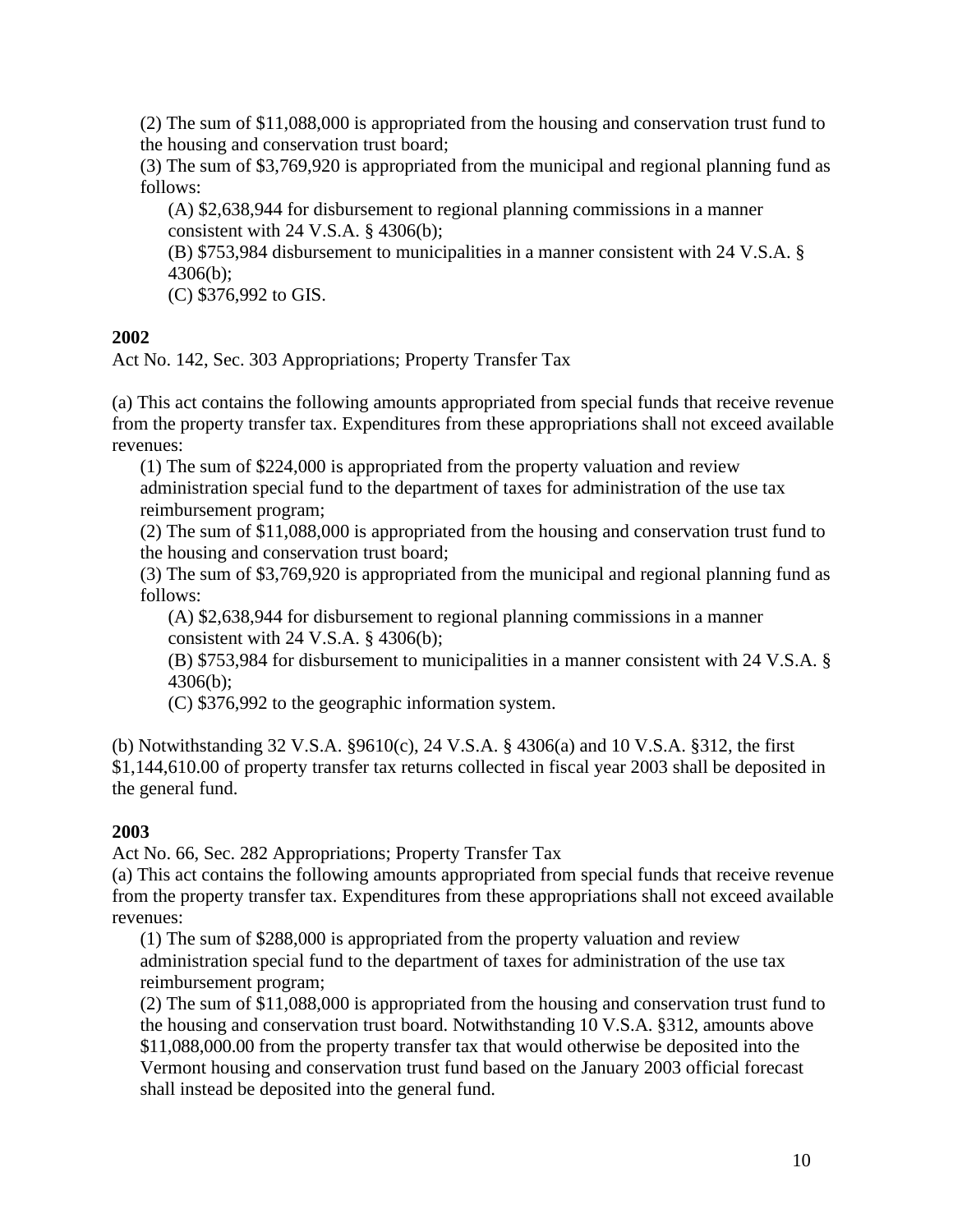(3) The sum of \$3,769,920 is appropriated from the municipal and regional planning fund as follows:

(A) \$2,638,944 for disbursement to regional planning commissions in a manner consistent with 24 V.S.A. § 4306(b);

(B) \$753,984 for disbursement to municipalities in a manner consistent with 24 V.S.A. § 4306(b);

(C) \$376,992 to the geographic information system. Notwithstanding 24 V.S.A. § 4306(a), amounts above \$3,769,920.00 from the property transfer tax that would otherwise be deposited into the municipal and regional planning fund based on the January 2003 official forecast shall instead be deposited into the general fund.

| <b>Property Transfer Tax</b><br><b>Legislative Session</b> | <b>Municipal Planning</b><br><b>Fund</b> | <b>Regional Planning</b><br>Fund |
|------------------------------------------------------------|------------------------------------------|----------------------------------|
|                                                            |                                          |                                  |
| 1989                                                       | \$1,125,000                              | \$1,125,000                      |
| 1990                                                       | \$1,125,000                              | \$1,125,000                      |
| 1991                                                       | \$500,000                                | \$1,200,000                      |
| 1992                                                       | \$500,000                                | \$1,080,000                      |
| 1993                                                       | \$250,000                                | \$1,080,000                      |
| 1994                                                       | \$0                                      | \$953,400                        |
| 1995                                                       | \$0                                      | \$1,000,000                      |
| 1996                                                       | \$0                                      | \$970,000                        |
| 1997                                                       | \$200,000                                | \$1,144,250                      |
| 1998                                                       | \$305,000                                | \$1,172,856                      |
| 1999                                                       | \$600,000                                | \$2,315,000*                     |
| 2000                                                       | \$764,082                                | \$2,674,287                      |
| 2001                                                       | \$753,984                                | \$2,638,944                      |
| 2002                                                       | \$753,984                                | \$2,638,944                      |
| 2003                                                       | \$753,984                                | \$2,638,944                      |
| 2004 (Sec. 272)                                            | \$753,984                                | \$2,638,944                      |
| 2005 (Sec. 253)                                            | \$787,913                                | \$2,757,696                      |
| 2006 (Sec. 268)                                            | \$823,369                                | \$2,881,792                      |
| 2007 (Sec.266)                                             | \$860,421                                | \$3,011,473                      |
| 2008 (Sec. 4.001)                                          | \$860,421                                | \$3,011,473                      |
| 2009 (Sec.D.100)                                           | \$408,700                                | \$2,632,027                      |
| 2010 (Sec. D.100)                                          | \$408,700                                | \$2,632,027                      |
| 2011 (Sec. D.100)                                          | \$408,700                                | \$2,508,076                      |
| 2012 (Sec. D.100)                                          | \$408,700                                | \$2,508,076                      |
| 2013 (Sec. D.100)                                          | \$449,570                                | \$2,758,884                      |
| 2014 (Sec. D.100)                                          | \$449,570                                | \$2,758,884                      |
| 2015 (Sec. D 100)                                          | \$457,482                                | \$2,924,417                      |
| 2016 (Sec. D.100)                                          | \$457,482                                | \$2,924,417                      |
| 2017 (Sec. D.100)                                          | \$457,482                                | \$2,924,417                      |
| 2018 (Sec. D.100)                                          | \$457,482                                | \$2,924,417                      |
| 2019 (Sec. D 100)                                          | \$457,482                                | \$2,924,417                      |
| 2020 (Sec. D. 100)                                         | \$457,482                                | \$2,924,417                      |
| 2021 (Sec. D. 100)                                         | 457,482                                  | \$2,924,417                      |

\* This amount includes \$375,000 for disbursement to regional planning commission for a natural resource database (GIS); \$200,000 for disbursement to regional planning commissions for intensive local and